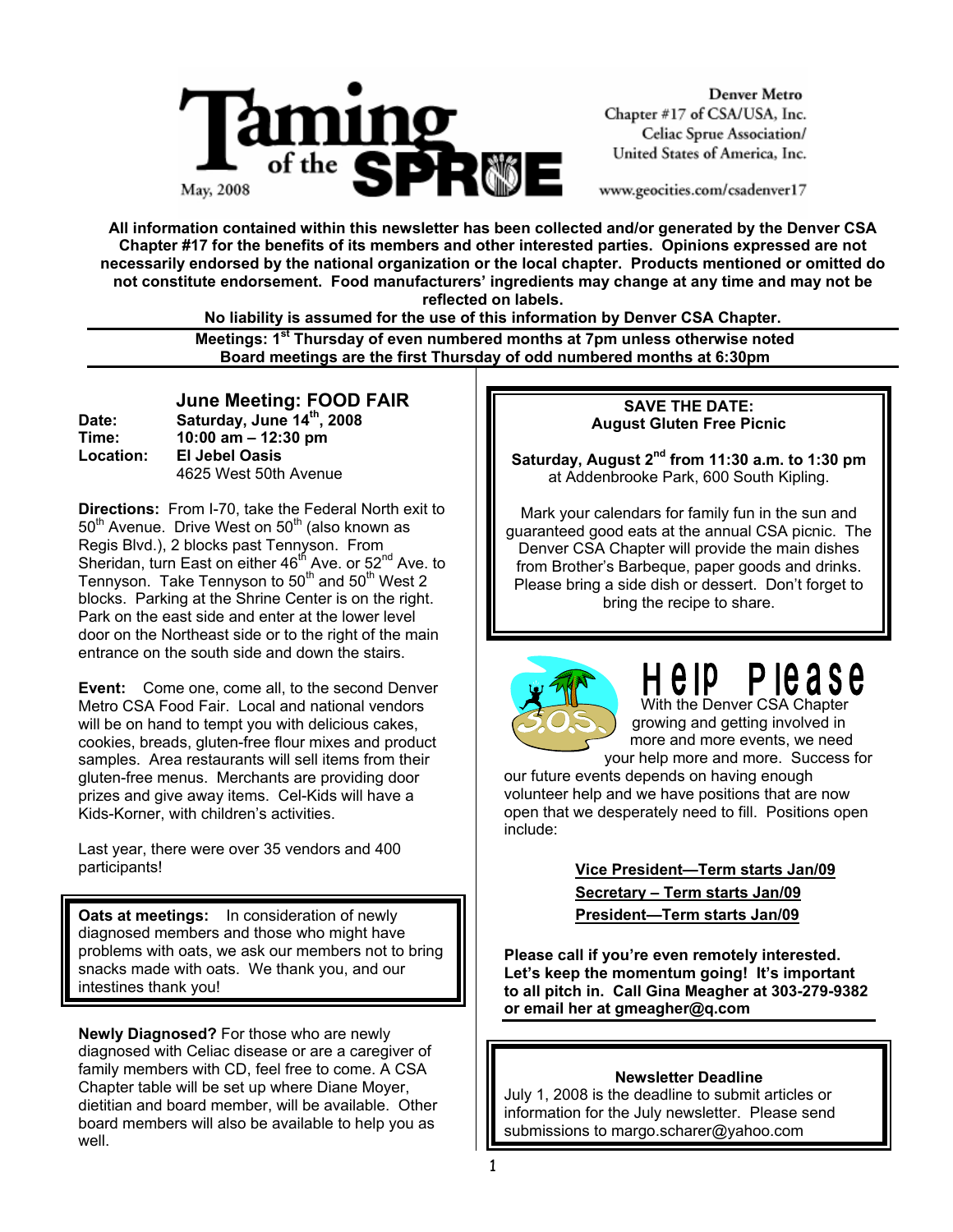

### **Speaking Gluten Freely**

From Debbie Knapp at Vitamin Cottage (presented at the April meeting):

**Several new GF products are now available to us: Bob's Red Mill** Pizza Crust Mix.

**Bread of Life Bakery** has 3 new sorghum based frozen breads: Country Brown, Multigrain and Pumpernickel. You may have to special order these through the store, 2 cases minimum.

**Country Life Vitamins** entire product line is now certified as GF, by GFCO, www.gfco.org. GFCO only certifies products for gluten content. GF products with their seal may contain no more than 10 ppm of gluten.

**Gluten-Free Pantry** is no longer making their angel food cake and Skillet Meal mixes.

**Glutino**, (owned by Gluten-Free Pantry), wafer sandwich cookies are available in Lemon and Strawberry; also Chocolate and Vanilla, which are both coated in chocolate. They are discontinuing the following mixes: chocolate cake, white cake, muffin and pancake.

**Good Karma** is making GF organic rice milk, along with nondairy ice cream in pints.

**Laughing Giraffe** raw vegan granola and Snackaroons are made in a dedicated GF facility.

**Lesser Evil Kettle Corn** comes in five flavors and seasonal varieties and their potato Krinkle Sticks come in four flavors.

**Lundberg Farms Rice Twists**, a new product, are made with GF ingredients, but are made in a facility that contains wheat. Lundberg will test them over the next 7-9 months to check that they stay GF. If all the tests do well, they will label them after that time period as GF.

**Mexisnax** multigrain tortilla chips are GF, but cross contamination can be a factor.

**Nature's Path new Envirokidz GF** cereal includes Leapin' Lemurs – a mixture of Chocolate and Peanut Puffs. **The Penguin Puffs are NOT GF.**

**NOW Foods** has a new GF brownie mix, Whey 2 Good, with whey protein, flaxseed and no flours.

**Outside the Breadbox** new Imagine breads, now in our stores, are replacing their old recipes.

**Pamela's Simple Bite** cookies newest flavor is Extreme Chocolate.

**Republic of Tea** has had their teas, tea bags and packaging certified GF by GFCO.

**Rustic Crust** twin pack of mini pizza crusts is made in a USA dedicated GF facility.

**Stoneyfield Yogurt** certified GF products made in the same facility are 6 oz cups, 32 oz. yogurts, YoBaby, YoKids, YoMommy multipaks and 4 pack and 10 oz Smoothies.

Our **bulk** items in the vacuum-sealed bags are processed by **Vitamin Cottage**, like the bulk items in the bags with twist ties. **Please be aware that our packaging facility does NOT have a dedicated GF area, thus cross contamination of both is a possibility**. Grocery managers can special order items for you that they may not stock, if they are in our system.

**Frankly Natural GF Brownies** come in two new flavors: Java Jive and Misty Mint.



*General Mills* is now making GF **Rice Chex**. The malt flavoring has been replaced with molasses. The box will be marked "gluten free" on the front. It is not manufactured in a GF dedicated plant. Only the 12.8 oz. box will be GF at this time. Since there still may be boxes on the shelf that contain barley malt, **be sure to check the box for GF labeling before purchasing.** Shipping to grocery stores began on the 02/01/08. *General Mills*, 2/1/08

\*\*\*\*\*

**Allergaroo** ready-to-eat entrees are now available at GlutenFree Trading Company. These kid-friendly dishes packed in microwaveable pouches come in three tasty flavors: **Spaghetti, Spyglass Noodles, and Chili Mac.** All three flavors are gluten free and free of eight common food allergens: wheat, milk, soy, peanuts, tree nuts, egg, fish, and shellfish. http://www.allergaroo.com/

From Monica Poole at Deby's:

**King Soopers** is considering bringing in GF, dairy free cakes. These would be nine inch round layers that would be iced and decorated in the Kroger Colorado store locations with an in house bakery, under the **8 Free Foods** line**. Let your Kroger bakery manager know if you would be interested in this item.**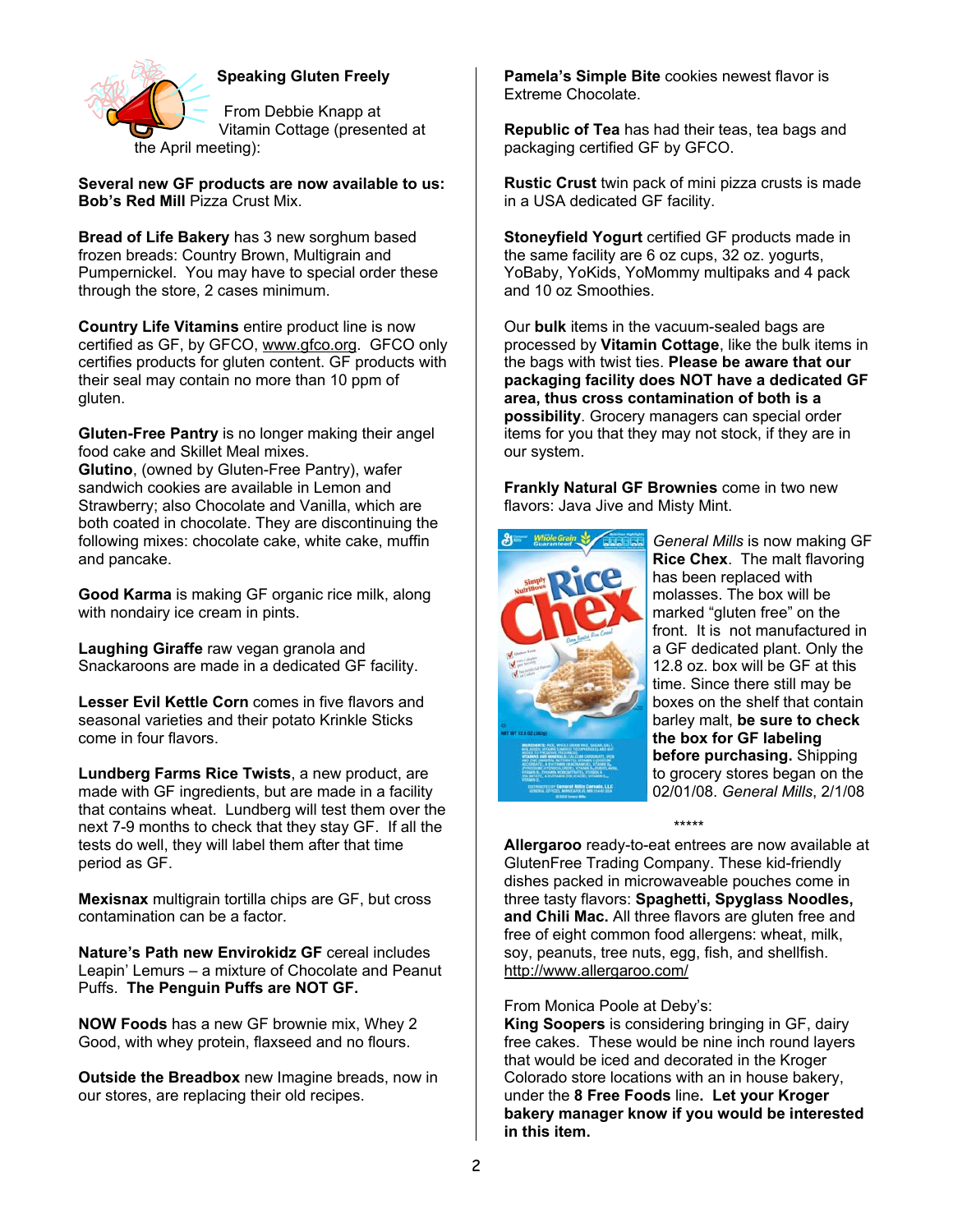#### **The Purified Water to Go Store** at 5657 S.

Himalaya, off of Smokey Hill in Aurora is under new management. The new name is **H2O & Stuff**, at 303- 400-1455. Please contact the owner, Shelley, for information about the GF products she has in stock before going to the store. Let her know what type of items you would like them to carry. With the closing of Naturally Organic and Water to Go at Castle Pines recently, this will be a new market for GF shoppers in the southeast area.

**The Everything Gluten Free** store in Casper, WY is up and running. Call Lindsey and Ty Svejkovsky at 307-232-8376 for their business hours.

**Vita Shack** at 346 Mountain Ave. in Ft.Collins, 970- 689-3036, is carrying a good selection of GF products. The owner, Michelle, is very supportive of the celiac community.

**Please shop at these locations and let the management know that you appreciate their efforts to bring in GF foods**. **THANK YOU** to all of the customers who shop at Deby's. 3 years and I believe we have the best customers in the world. We have gone from 175 to 400 GF offerings and our menu from two pages to six. We hope to continue to serve the celiac community for many more years with unparalleled selection in both shopping and dining.

#### **Frito Lay Update:**

AS of April 8, 2008 the following are ADDITIONAL GF Frito Lay products that can be ADDED to the product list: **CHEETOS** Chile Limon Flavored Snacks and Xxtra Flamin' Hot Cheese Flavored Snacks, **CHESTER'S** Cheddar Cheese Flavored Popcorn, **DORITOS** Collisions Tortilla Chips: Hot Wing and Blue Cheese, Zesty Taco and Chipotle Ranch, **DORITOS** Poppin' Jalapeno, Sizzlin' Picante, **FRITO LAY** Praline Pecans, **FRITOS** Tangy Roasted Corn Flavored Corn Chips, **LAY'S** Potato Chips: Deli Style Original, Hot and Spicy Barbeque, Wavy Ranch, **LAY'S** Kettle Cooked Potato Chips: Reduced Fat Original, Southwestern Ranch, Sweet Chili & Sour Cream, **RUFFLES** Authentic Barbecue Flavored Potato Chips, **TOSTITOS** All Natural Salsa: Hot, Medium, Medium Black Bean and Corn, Medium Pineapple and Peach, Mild

The following products are no longer being produced or are not GF: **BAKEN-ETS** Fried Pork Cracklins Hot n' Spicy, Fried Pork Skins Chile Limon, **CHEETOS**  Cheese Flavored Snax Astroids Mini: Flamin' Hot, Regular, **DORITOS** Tortilla Chips: Ranchero, Salsa, Wild White Nacho, **LAY'S** Potato Chips: Italian Rosemary and Herbs, KC Masterpiece Barbeque, **LAY'S STAX**: Hidden Valley Ranch, KC Masterpiece Barbeque, **RUFFLES** KC Masterpiece Barbeque

#### **\* \* IN THE NEWS \* \***

The April 15, 2008, online edition of **9news** included an article about 9Health Fair, Colorado's largest health fair program. This



program offers free and low-cost health awareness and educational screenings in many communities around Colorado. The article discussed a group of visiting Russian doctors who came to learn how to implement health fairs in communities in Russia. One doctor interviewed discussed her specific desire to implement screening for celiac disease at a Russian health fair as a method for early diagnosis of CD. Denver CSA had 4 representatives at 9Healthfair and a new banner describing symptoms of CD and showing a diverse group of people with CD.

http://www.9news.com/news/article.aspx?storyid=900 23.

Several news agencies, including **Reuters,** reported on a Swedish study that found that people on a gluten-free, vegan diet had lower levels of lowdensity lipoprotein, or LDL, the so-called "bad cholesterol" which can lead to clogged arteries compared to those on a standard diet. The people in the study group also lost weight while the volunteers on a standard diet showed no change. In the study, Johan Frostegard of the Karolinska Institute in Stockholm and colleagues put 38 volunteers on gluten-free vegan foods and had the other 28 people eat a balanced but non-vegan gluten diet for one year. The researchers said further study was needed to determine the roles the different foods may play in offering protective benefits against heart attacks and strokes.

In April 11, 2008, the online version of **Cordis News**, reported on a UK corporation, cd-Medics, who just started to design a new tool to aid in the diagnosis and manage the compliance of people living with celiac disease. At the heart of the project is so-called 'lab-on-a-chip' technology. A user places a drop of blood onto a device the size of a credit card which is then inserted into a machine that runs the tests automatically. The card consists of a microstructured network to control the flow of chemicals and a specially adapted surface to capture the biological components being looked for, and a sensor system designed to enable fast detection. The system will test for genetic pre-disposition as well as specific anti-bodies. For more information see http://www.cdmedics.eu.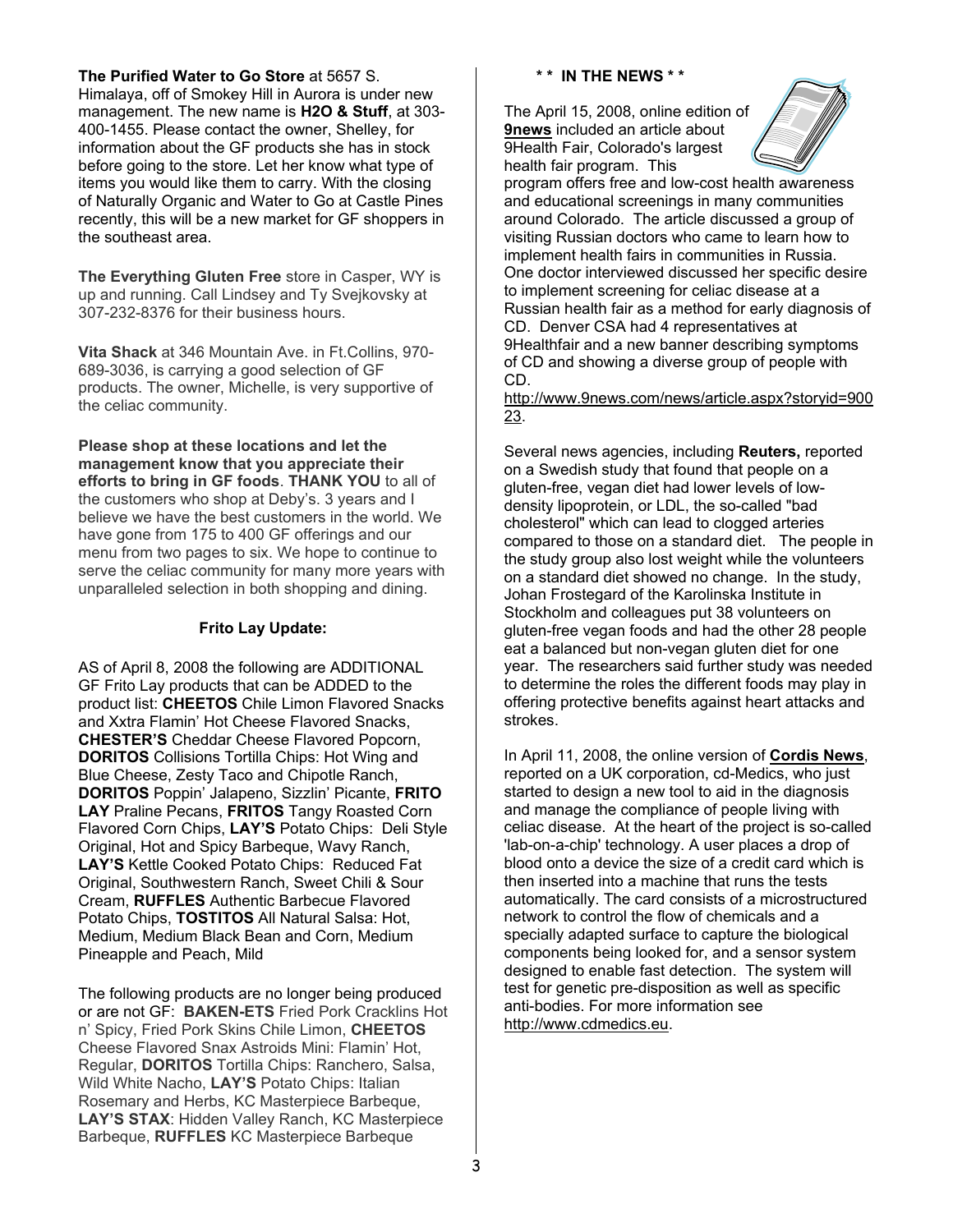#### **Gluten Free**

 **Classes and Events !!** 

**Phipps Mansion Gluten-Free Lecture Series** 



**May 20th GF Rhapsody On An Asian Theme**  Chef Marcia Kramer, Johnson & Wales University Chef Yume Tran, Indochine Restaurant

#### **June 17th Planet of The GF Grains**  Christy Brennand, The Whole Chef

Executive Chef Sean Huggard, Black Pearl & Encore **Restaurants** 

## **July 22nd A Journey to India**

Jean Duane, Alternative Cook, LLC Head Chef with Shirley Anne Sanchez, India House

## **August 19th An Italian Sojourn**

Colleen Clark, Dinner Plans Executive Chef Elise Wiggins, Panzano

## September 9<sup>th</sup> Gateway to the Land of the Incas

Joanne Saltzman, The School of Natural Cookery Executive Chef Alex Gurevich, Limon & Café Bisque

## **October 14th A Tale of Two Cuisines**

Executive Chef Drew Middleton, Gaia Bistro + Rustic **Bakery** 

Executive Chef Sergio Iraola, Cebiche Peruvian Dining

#### **November 11th Old Plymouth Pathways to Modern Gluten-Free Holidays**

Carol Fenster, Ph.D., Savory Palate, Inc. Featured Chef TBA

#### **Schedule information and registration are available at www.theglutenfreelifestyle.com.** \*\*\*\*\*

#### **Introduction To The GF Diet and Celiac Disease** Presented by Diane Moyer, M.S.,R.D.,C.D.E.

This 3 hour class offers an introduction to the glutenfree diet and a basic explanation of Celiac Disease: "safe" foods, "unsafe" foods, what to look for on food labels, how to stock your kitchen, eating out and more. Cost is \$45.00 (includes a copy of the Denver Metro *Gluten-Free Products List*). Call 720-560-3734 for more information. \*\*\*\*\*

**The West Area Celiac Group Social** (Golden, Evergreen, Morrison, Conifer) will meet at Beau Jo's Pizza, Main Street Evergreen on Saturday, May 17th at 11 a.m. to enjoy gluten-free pizza, and get acquainted so that we may share information and support one another. Please call Contact Bev Haney at 303 670-0063 if you plan to come so that she can tell them how many to expect.

**CrazyQFarms Bakery** is having a **Free GF Country Picnic**. Vendors will serve GF food or people can come with their own lunch and tailgate! The Hilltop School House is an 1898 one room school house that people can and have lunch and shop. This picnic benefits the charity, the Mamocomo Foundation. No pets, alcohol or smoking **Date:** August 9th 10am-3pm **Location:** Hilltop School House in Douglas County http://www.crazyqfarm.com/news.html#Country\_Picnic.

## **Gluten Free Nutrition Family Camp**

\*\*\*\*\*

"Get On A Mission of Nutrition" Family Camp is a fun summer camp in the beauty of the Jemez Mountains of New Mexico. This camp can be attended by the entire family, serves healthy organic food and caters to the needs of those with common food sensitivities. Brought to you by the Intestinal Health Institute and Kenny Davin Fine, M.D. for your Health, Happiness, and Hope!

www.KennyDavinFine.com www.IntestinalHealth.org. **When:** Sun. June 29<sup>th</sup> PM to Friday, July 4<sup>th</sup>, noon.

**Where:** YMCA Camp Shaver, Jemez Springs, New Mexico (about one hour northwest of Albuquerque) www.campshaver.org.

**For more information, including cost see http://www.intestinalhealth.org/Camp Space is limited so register now! \*\*\*\*\*** 

#### **GLUTEN INTOLERANCE GROUP (GIG) CONFERENCE**

**When:** June 6-7 **Where** Dallas Fort Worth Marriott, Irving, TX **Early Registration ends May 21, 2008** 

Excellent speakers including Dr. Alessio Fasano, Dr. Edward Hoffenberg, Dr. Michelle Pietzak, Andrea Levario J.D., Carol Fenster, Cathy Breedon, Dana Korn and Dr. Megan Tichy.

To register go to **www.gluten.net**

## **MEMBERSHIP RENEWALS**

 If you see "LAST ISSUE" on your newsletter it means that it is time to renew your subscription to CSA Denver. Dues are \$15.00/year For more information, or if you have any questions, please call Donna DeVisser at 303-973-4613. Make check payable to "Denver Metro Chapter #17, CSA/USA". **Please see membership form at the end of the newsletter.**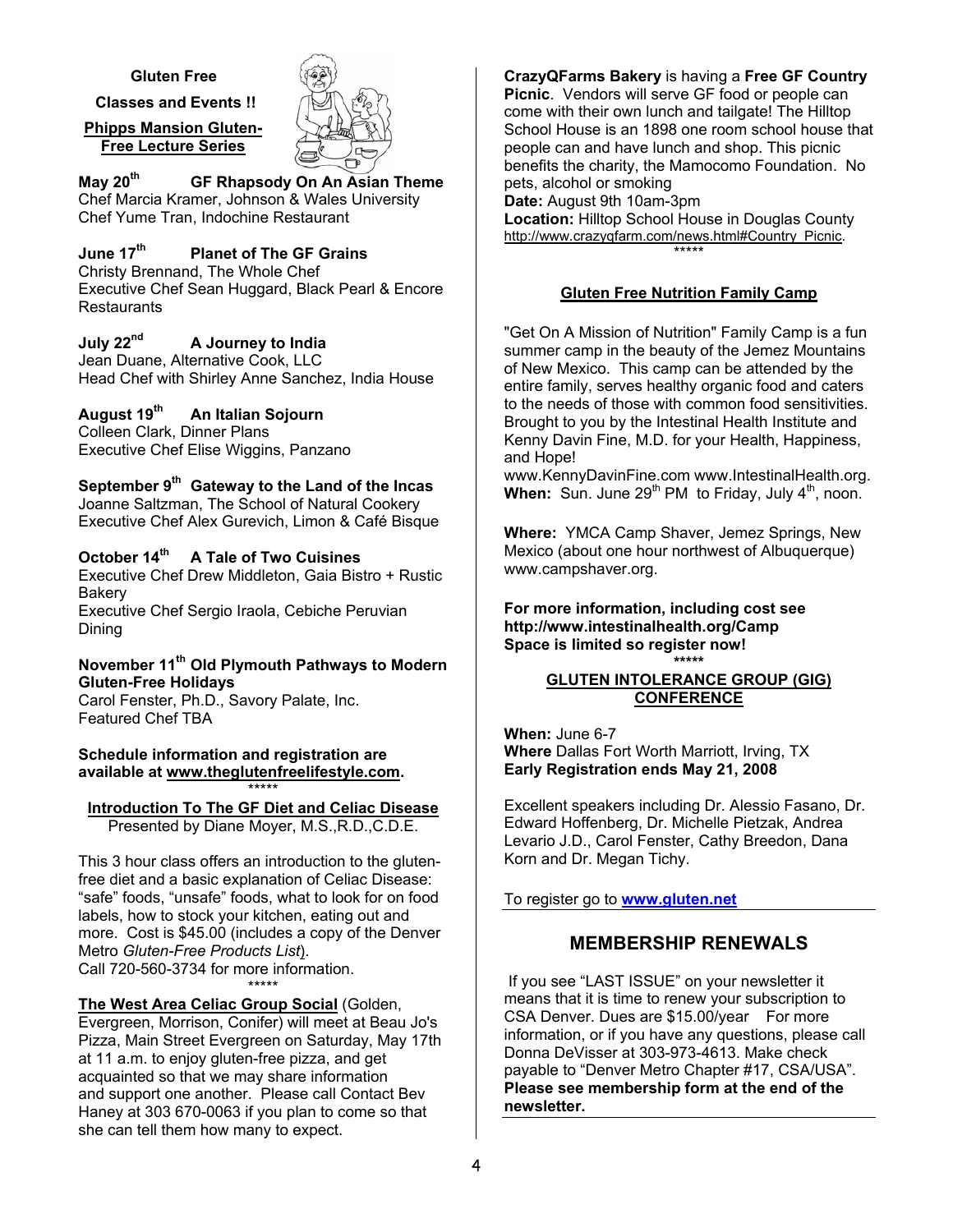## **CELIACS ONLINE**



#### **GlutenFreeTravelSite.com**

http://www.glutenfreetravelsite.com is a website focused exclusively on user-submitted gluten-free travel reviews of hotels, resorts, restaurants, and cruise ships. Visitors to the site will be able to quickly and easily access travel reviews organized by geographic region -- and read about others' personal experiences traveling and dining out in any part of the world. The hope is that having access to all these helpful reviews will open up a world of travel options for people with Celiac and reduce the amount of time spent researching a "Vacation From Worry". Use the site to research vacations or submit a review sharing your experience from a hotel, resort, cruise, or favorite restaurant. This is a new website so please put in your reviews and help build it up for others as well.

**SUPPORT: American Celiac Disease Alliance** is asking for support of the attached bill which would make May the official National Celiac Awareness Month in the United States.

\*\*\*\*\*\*\*\*\*

ACDA is seeking the support of organizations and individuals to contact their elected representatives as soon as possible. We feel that the United States should observe National Celiac Awareness Month in May, as does the rest of the world ---including the European Celiac Society.

The below website includes an "editable" letter that you can send.

http://capwiz.com/celiac/issues/alert/?alertid=112863 01. \*\*\*\*\*

**PARENTS of CD teens**: this blog includes an interesting article about living with a teenager with celiac disease and provides some good ideas. http://glutenfreemom.typepad.com/gluten\_free\_mom/ 2008/05/celiac-disease.html**.**  \*\*\*\*\*

**GF Whole Grain Website**: Site specifically for GF cooking with whole grains (From Houston Celiacs.) http://glutenfreegrains.com/index.html. \*\*\*\*\*

**Making Tracks for Celiacs:** May is the month that many cities, with the sponsorship of University of Maryland, have fundraiser walks to raise money for celiac research and raise awareness. Colorado doesn't have a walk yet, but you can participate in another state or donate online: **http://celiacwalk.kintera.org/**

#### **RESEARCH UPDATES:**

**Celiac Survey Participants Needed** 



A Pharmaceutical Consulting Company is looking for people with Celiac Disease to assist in

their research for a potential treatment. The company is looking for people willing to complete a 60-minute phone interview, in which they will be interviewed about their Celiac Disease. If you are interested, please follow the given link to complete a short 10-question survey. At the end of the survey, you will be asked to provide your email address, so the company may contact you to schedule the phone interview. CSA sincerely appreciates your efforts!

10-Question Screener Survey (from Nat'l CSA): http://www.polldaddy.com/s/5F1729F7E25FC9EB/.



**NEW BOOK:** The Living Gluten-Free Answer Book by Suzanne Bowland (Sourcebooks 2008)

Denver writer, Suzanne Bowland, has written a GF living book, *The Living Gluten-Free* 

*Answer Book*. The book covers the GF lifestyle in an easy-to-read question and answer format. Arranged in 17 distinct categories, the book provides tips, tools, solutions, and strategies for realistically and successfully living a gluten-free life. The book covers the gamut of topics including tackling the kitchen and stocking the pantry, grocery shopping & label reading, cooking, food products and mystery ingredients, ethnic cuisine, dining in restaurants, traveling, family & friends, the medicine cabinet, health & nutrition, psychology, and much more. Books are available @ The Tattered Cover, Barnes & Noble, and Borders, Amazon and more.

**NEW Gluten-Free Lifestyle Newsletter** is a bimonthly publication that includes articles on living GF, recipes, product reviews, book reviews, business profiles, a kids' corner, and more! The May/June issue will focus on surviving summer GF, including camping, hiking, B-B-Qing, and sending your kids to summer camp. Submissions are \$12/year for electronic copy (pdf) and \$24/year for hard copy. Pay by PayPal or checks. Email katludlam@gmail.com to request a FREE copy of the introductory issue (March/April 2008) and/or to subscribe. If you don't have email access you can call Kat at 970-214-4740.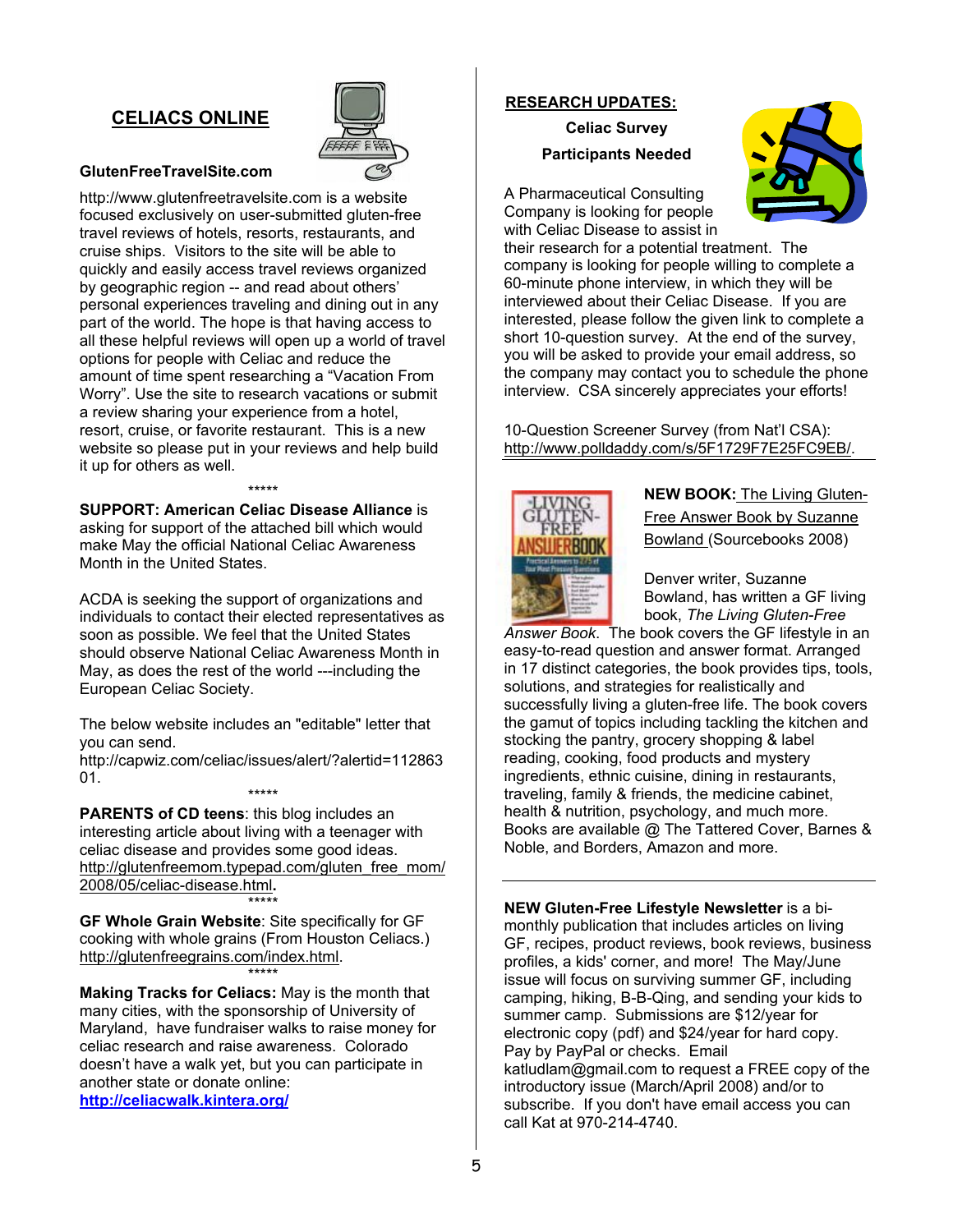#### **Celiac Friendly Restaurants**

**Hacienda Colorado** Mexican restaurant has a GF menu. They have 4 locations and a new location at Colorado Blvd. and Mexico will be opening in May, 2008. www.haciendacolorado.com.

From Ruth McAdams **– Pappadeux Seafood Kitchen** @ 7520 E. Progress Place, Greenwood Village, CO 80111, (303) 740-9449. Ruth indicated that she has had 2 great experiences at Pappadeux. Although they don't have a GF menu, she talked to headquarters once and the restaurant manager on each visit. They were willing to substitute and bake instead of grill. They seemed to have a good understanding of cross-contamination challenge. http://www.pappadeaux.com/index.htm.

From Wilma Cagle **– Indochine Cuisine** @ 10920 S. Parker Rd, Suite B9 720-851-8559 is a great restaurant for those on a GF diet. The menu, which includes both Thai and Vietnamese dishes, indicates which dishes can be made GF. They are happy to accommodate ! NOTE: they are moving soon to 9751 E. Main Street, Parker, CO. a few blocks away.

From Boulder Celiac Org - **Patrick Carrols** in Denver @ 41st and Tennyson. One of the managers is a Celiac and they carry Redbridge. They also have several gluten free meals on the menu. They are not labeled GF, but the staff is very helpful and all seem to have a great understanding of gluten. Great atmosphere and great food.

From Lynette Davis - At **Gunther Toody's** order a hamburger without a bun and french fries, which are made in a dedicated fryer.

# Beware of Gluten !!!!!

There are many rice blends available to the restaurant trade that may have gluten based grains. It may not be enough to ask that the chef check the seasoning package for gluten ingredients. One company, **Chiefton Wild Rice Company**, manufactures several rice blends. Nine of their 14 blends include Couscous, Bulgar wheat, Wheat Berries, Orzo (a tiny wheat pasta), or golden barley (the size of a rice grain.) Always check all labels!

April 24, 2008- **Jugos del Valle USA** is recalling "Del Valle Clam Club Tomato and Natural Clam Cocktail" beverages due to undeclared milk, fish, **wheat,** crab, and shrimp. These products were not distributed in Colorado, but were distributed in other states. The product is packaged in 8.4-oz. glass bottles with UPC 32239 05702. Consumers may return the product to the place of purchase for a full refund. Consumers with questions may call (866) 878-7397.

#### **Abrusci's Server, Emiliano Acevedo writes a paper on Celiac Disease.**



Abrusci's @ 3244 Youngfield

Street, Wheat Ridge, CO 80033 is known for its broad GF menu and delicious Italian cuisine. As a result, Abrusci's attracts many diners with CD. The following are some excerpts of a paper by student and server, Emiliano Acevedo. Emiliano decided to write a paper on Celiac Disease since so many of the people he serves ask for "Gluten Free". Be sure to say hello and thank him for taking an interest when dining at Abrusci's.

Emiliano writes, **"**It may be surprising to most, but the first time I heard of a gluten-free diet was at my work, which so happens to be a wheat infested Italian restaurant called Abrusci's. For the past few years, there has been an increase in celiac costumers. Though it is annoying to wait on a celiac, who constantly says, "Make sure it's gluten-free," I know how imperative it is for them to not consume gluten … Disastrous effects (of gluten) also make it important for people who experience the symptoms of celiac disease to be properly diagnosed, for if they are not properly diagnosed they will become unaware of their need to avoid gluten and the potential problems …. that celiac disease can bring about."

Emiliano continues to describe Celiac disease and how gluten affects the body of someone living with Celiac Disease. He outlines the symptoms of celiac disease, and discusses the difficulties of the diagnosis of the disease.

As well, Emiliano discusses some of the difficulties of untreated Celiac Disease. He writes "Untreated celiac disease can lead to osteoporosis. A damaged small intestine can lead to a low absorption of Calcium, which is essential for building and maintaining healthy bones…Since calcium is needed to keep bones healthy, low bone density is common in anyone whose body doesn't absorb enough calcium. Hartnup disease involves an inborn error of amino acid metabolism and a niacin deficiency that can be due to poor nutrition. This disease causes skin problems, disorientation, vision impairment, mild mental deficiency, gastrointestinal problems, and nervous system abnormalities. Some patients of Hartnup disease turn out to be undiagnosed celiacs."

Emiliano ends nicely: "Now that I know the potential danger that the consumption of gluten can do to a celiac, I will gladly endure the constant, "Make sure it's gluten free," commands, and take pleasure in inviting all celiacs to Abrusci's, for a fine, gluten-free Italian dining experience."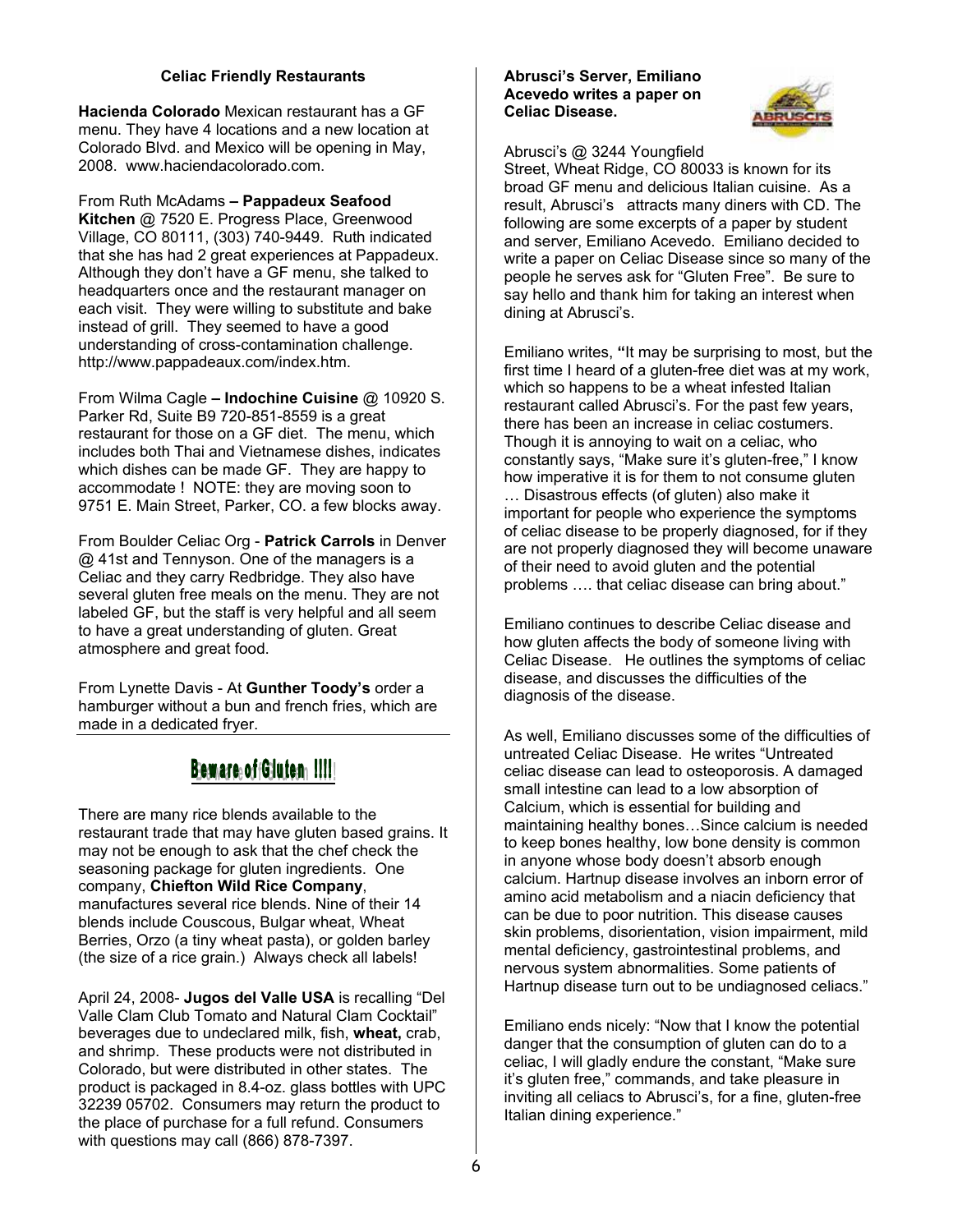#### **Pin-Milled Flour Could Mean Tastier Treats for Gluten-Free Eaters**

Celiac.com 04/22/2008 - There's some good news on the product development front for folks on a glutenfree diet. Lest you think that companies are resting on their laurels, think again. With gluten-free products moving out of the niche segment of the market and more into the mainstream, there is tremendous interest among manufacturers in improving existing products and creating new products. Part of this interest lies in improving the functional properties of ingredients, especially the various flours that form the base of so many breads and bread-like products.

One problem that has stood in the way of rapid gluten-free product improvement has been a lack of knowledge about the functional properties of flours made from rice and other grains. When it comes to making tasty products, so much more is known about the functional properties of wheat than about other grains, but that is rapidly changing.

A team from the US Agricultural Research Service and the Dale Bumper National Rice Research Centre recently set out to evaluate the ways in which different milling techniques might improve the functional properties of rice-based foods. Their findings indicate that pin-milled rice flour seems to produce products with a superior texture that the standard commercial-milling method.

The research team used the same second-head long-grained rice in all of their tests, and compared baking results for commercial-, pin-, and Udy-milled rice. The Udy-milled flour was chemically simlar to the pin-milled flour, with similar amylose and protein levels, yet still produced inferior breads. The commercial flour was milled using a proprietary combination of a hammermill pass and a turbo mill follow-up.

Breads made with commercially milled rice flour showed unfavorable texture and produced flatter, less fluffy loaves, often with large holes in the slices, while bread made with pin-milled rice flour produced fuller, fluffier loaves with better texture, and less holes. Pin-milling rice flour seems to result in more uniformly sized particles with less fine particles, making it superior for creating the novel rice-flourbased food products that are making up an increasing portion of the rapidly expanding market for gluten-free foods.

Using pin-milled rice flour in place of conventionally milled rice flour, will likely result in better tasting tortillas, breads and rice-flour based products.

The market for gluten-free foods has grown at more

than 25% annually, from \$210 million in 2001 to nearly \$700 million in 2006. The figures for 2007 are not in yet, but analysts predict that the market will continue to sustain growth rates of 25% through 2010. This means that by the end of the decade, the gluten-free food industry will generate revenues in excess of \$1 billion annually. This strong growth has been due largely to a greater awareness and improved testing methods for celiac disease. However, the creation of new and successful glutenfree products has been relatively slow, due largely to technical challenges and a lack on investment in research and development.

Creating better gluten-free specialty foods using pinmiled rice flour might give producers who rely on rice ingredients a way to recover the costs of rice, which has risen nearly 70% since the beginning of the year. With technical breakthroughs, such as improved milling techniques, and greater investment in research and development, the market might see even greater gains that it has seen to this point. As more and more mainstream manufacturers look to tap into the ever-growing market for gluten-free foods, and as technical revelations increase, people with celiac disease and others on gluten-free diets are likely to see more appealing, better tasting gluten-free products become more widely available than before.

Source: Effects of Milling on Functional Properties of Rice Flour R.S. Kadan, R.J. Bryant, and J.A. Miller Published article online: 11-Apr-2008

## **Denver CSA is looking for volunteers to help build its new web site!**

Our current site is available at www.geocities.com/csadenver17.

Interested? Please contact Gina at

## **gmeagher@q.com**

#### **Confidentiality**

The Denver CSA chapter respects your right for privacy. On the membership renewal form, there is a new added section regarding confidentiality. We are requesting your permission to share your information with other celiac members within the organization for official CSA chapter business. The list will never be sold or given to anyone for any reason. When you renew your membership, please sign on the line authorizing CSA to share your information as needed. Thank you.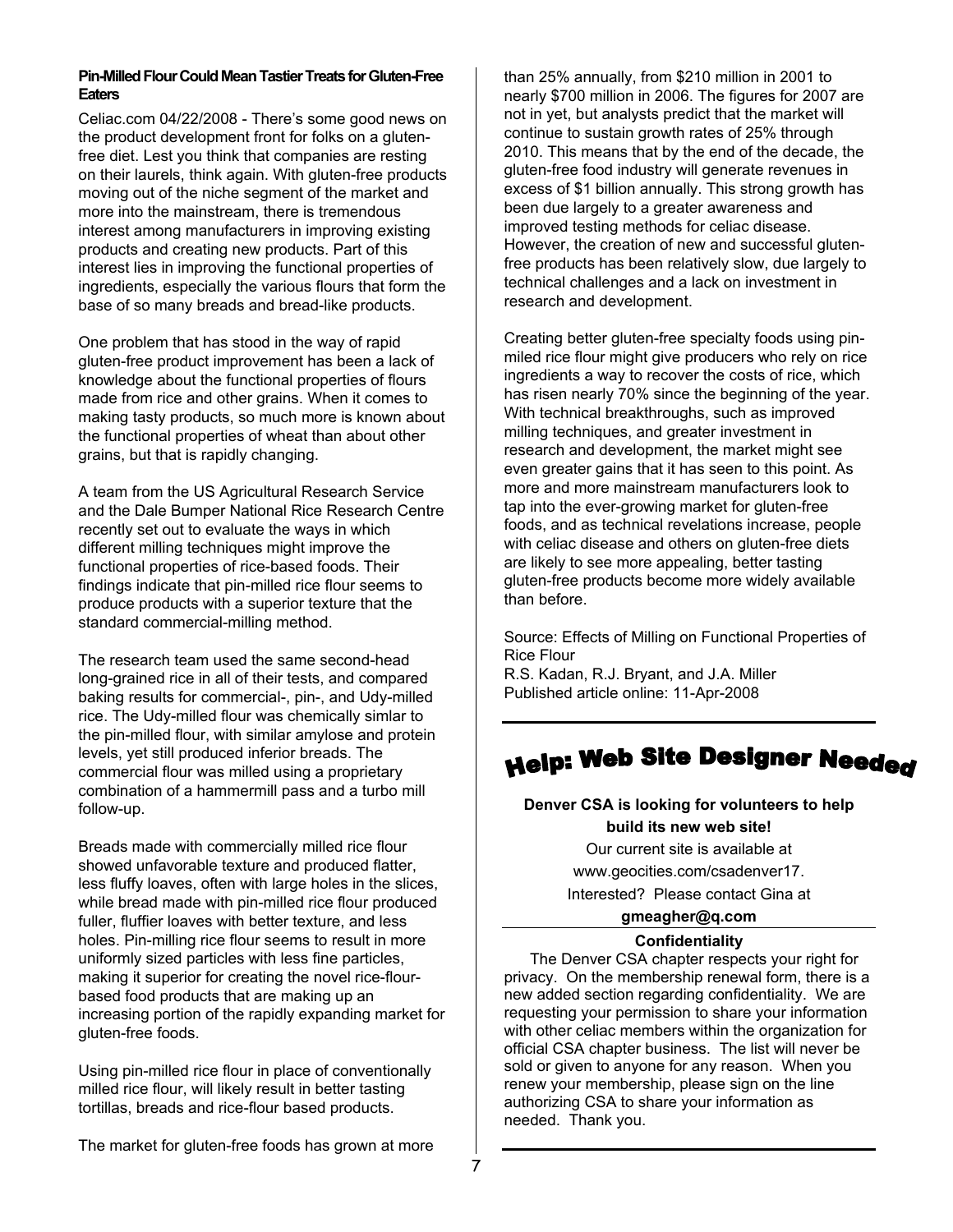#### **GLUTEN FREE RECIPES**



## **Cream Puffs or Eclairs**

#### **DOUGH**

1/2 C water 1/4 c butter 1/4 tsp pure vanilla 1/8 tsp salt 7 tbsp white rice flour 2 large eggs

In a saucepan, bring water, butter, vanilla and salt to a gentle boil. Stir in white rice flour all at once and stir until mixture is a smooth ball. Remove from heat; cool 5 minutes. Add eggs, one at the time, beating to a smooth dough between each addition. For "puffs", use two teaspoons each and shape into balls. For "eclairs" use a pastry bag and pipe into 4" logs. Place on parchment paper-lined baking sheets, making sure to leave room between for expansion.

Bake 375 F for about 30 minutes. Transfer to wire rack and cool. (Makes a small batch if large shapes formed.)

#### **FILLING**

1 C whipping cream 1 Tbsp. sugar

Beat together on high speed until stiff. Refrigerate.

#### **TOPPING**

4 oz. good quality semi-sweet chocolate

Allow pastry to cool. Fill each puff or eclair with whipped cream either by splitting in half with knife or by pressing a rounded tipped pastry bag filled with whipped cream gently into the side of the puff and pipe full. If you split them, carefully dip each lid into chocolate to coat top and leave to dry. You can fill the puff with cream after and then put the lids on once the chocolate dries or you can also pipe on the chocolate instead.

From Nancy Cherven, on www.GlutenFree.com.

## **Lemon Poppyseed Cake**

 adapted by Shauna James Ahern from a recipe by Rose Levy Beranbaum

3 tablespoons heavy cream 3 large eggs 2 teaspoons vanilla extract 1/2 cup tapioca flour 1/2 cup potato starch 1/2 cup sweet rice flour 3/4 cup sugar 1 teaspoon baking powder 1 teaspoon xanthan gum 1/4 teaspoon salt 1 tablespoon lemon zest 3 tablespoons poppy seeds 13 tablespoons softened butter.

**Preheating and preparing.** Preheat the oven to 350 degrees while mixing the batter. Butter the bottom of your cake pan and put down parchment paper to keep the bottom of the cake from sticking.

**Mixing the liquids.** Whisk the cream, eggs, and vanilla together, briskly. Set aside.

**Blending the dry ingredients.** Put all the dry ingredients into a Kitchen-Aid (or a bowl waiting for a hand mixer), including the lemon zest and poppy seeds. Make sure you blend them well.

**Making the batter.** Add the softened butter and half the cream-egg mixture to the dry ingredients. Let them blend together well for at least one minute. Scrape down the sides of the bowl with a rubber spatula. Add one-half of the remaining mixture and blend. Scrape. Add the rest of the cream-egg mixture. Turn off the Kitchen-Aid.

**Baking the cake.** Slowly pour the cake batter into the cake pan. Smooth the top with the rubber spatula. Slide the cake pan into the oven. Bake for 55 to 65 minutes, depending on your oven. You'll know the cake is done when a toothpick (or butter knife) comes out clean.

Feeds 10. (if they take dainty pieces)

From http://glutenfreegirl.blogspot.com/.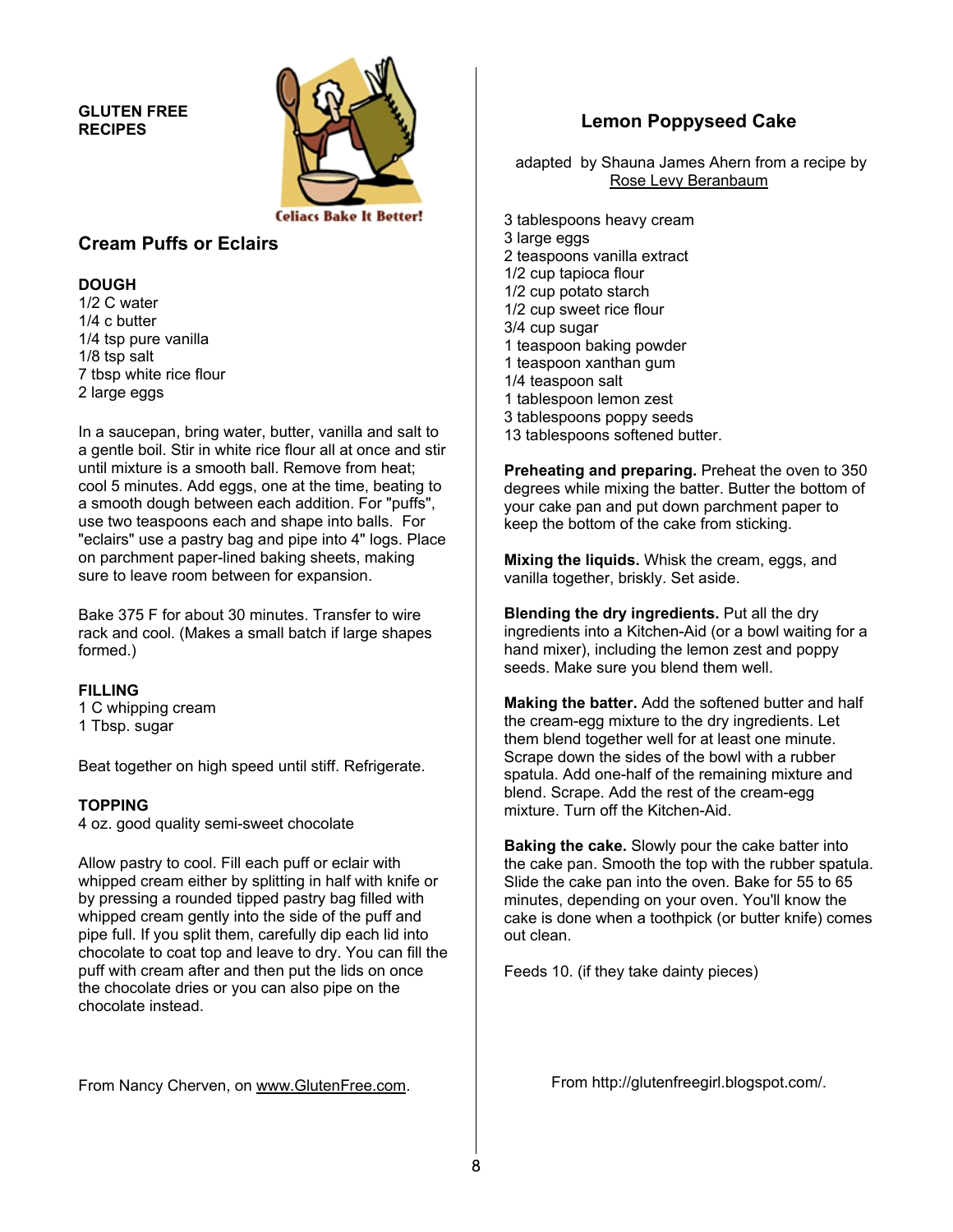#### **Chapter Board Members**

| Gina Meagher, President                                                       | 303-279-9382                                 |  |  |  |  |  |
|-------------------------------------------------------------------------------|----------------------------------------------|--|--|--|--|--|
|                                                                               | gmeagher@q.com                               |  |  |  |  |  |
| Programs, Co-V.P OPEN POSITION                                                |                                              |  |  |  |  |  |
| Mary Anderies, Co-VP Programs                                                 |                                              |  |  |  |  |  |
|                                                                               | Mary@AnderiesConsulting.com                  |  |  |  |  |  |
| Mike Brook, Membership V.P.                                                   | 303-858-0822                                 |  |  |  |  |  |
|                                                                               | mikebrook@aol.com<br>303 480-9347            |  |  |  |  |  |
| Kathy Craig, Treasurer                                                        | kicraig@yahoo.com                            |  |  |  |  |  |
| Anita Pollock, Secretary                                                      | 303-507-2101                                 |  |  |  |  |  |
|                                                                               | apollock@stmaryland.com                      |  |  |  |  |  |
| Margo Scharer, Newsletter                                                     | 303-440-5565                                 |  |  |  |  |  |
| margo.scharer@yahoo.com<br>Karin Parker, Electronic Communication & Cel- Kids |                                              |  |  |  |  |  |
|                                                                               | 303-797-4808                                 |  |  |  |  |  |
|                                                                               |                                              |  |  |  |  |  |
| Jennifer Parker, Cel-Kids                                                     | karinparker@juno.com<br>303-933-5992         |  |  |  |  |  |
|                                                                               | jerparker@comcast.net                        |  |  |  |  |  |
| Donna DeVisser, Database                                                      | 303-973-4613                                 |  |  |  |  |  |
|                                                                               | sdevisser@msn.com                            |  |  |  |  |  |
| Joan Van Loozenoord, Librarian                                                | 303-933-1565                                 |  |  |  |  |  |
|                                                                               | jkvanlooz@comcast.net                        |  |  |  |  |  |
| Mary Morgan, Sales-Meetings                                                   | 303-290-9134                                 |  |  |  |  |  |
|                                                                               | stumorgan@comcast.net                        |  |  |  |  |  |
| Carol Kendall, Sales-Meetings                                                 | 303-470-3261                                 |  |  |  |  |  |
|                                                                               | bealsio@qwest.net                            |  |  |  |  |  |
| Don and Jeanne Smith, Mail Order Coordinator                                  |                                              |  |  |  |  |  |
|                                                                               | 303-794-7258                                 |  |  |  |  |  |
|                                                                               | donsmith6834@comcast.net                     |  |  |  |  |  |
| Arnie Peterson, Web Master                                                    | 303-683-1461                                 |  |  |  |  |  |
|                                                                               | csadenver17@yahoo.com                        |  |  |  |  |  |
| Bonnie Atherton, Product List                                                 | 303-756-8970                                 |  |  |  |  |  |
|                                                                               | rjath@earthlink.net                          |  |  |  |  |  |
| Carol Fenster, Media                                                          | 303-741-5408                                 |  |  |  |  |  |
| Laura Determan, Retired Dietician                                             | carol@savorypalate.com                       |  |  |  |  |  |
|                                                                               | 303-757-3982                                 |  |  |  |  |  |
|                                                                               | lddet@email.msn.com                          |  |  |  |  |  |
| Diane Moyer, MS, RD, CDE                                                      | 720-560-3734                                 |  |  |  |  |  |
|                                                                               | <u>dhmoyer@juno.com</u>                      |  |  |  |  |  |
| Tom Borgen, Past President                                                    | 303-791-7731                                 |  |  |  |  |  |
|                                                                               | Thomasborgen@qwest.net                       |  |  |  |  |  |
| Mary Ann Peterson, Past President                                             |                                              |  |  |  |  |  |
|                                                                               | 303-683-1461                                 |  |  |  |  |  |
|                                                                               | mapete1130@aol.com                           |  |  |  |  |  |
| Dr. Ed Hoffenberg, Pediatric Med Advisor                                      |                                              |  |  |  |  |  |
|                                                                               | 303-861-6669                                 |  |  |  |  |  |
| Dr. Robert Dahl, Medical Advisor                                              | Hoffenberg.edward@tchden.org<br>303-463-3900 |  |  |  |  |  |
| CEDAR Project, Iman Taki, CEDAR Coordinator                                   |                                              |  |  |  |  |  |
|                                                                               | 303-724-7544                                 |  |  |  |  |  |
|                                                                               | iman.taki@uchsc.edu                          |  |  |  |  |  |
|                                                                               |                                              |  |  |  |  |  |





**Common issues, concerns and questions:** 

- **Q.** What exactly is malt diatase? My doctor says it is derived from barley and yet it is contained in "GF" vitamins and called a digestive enzyme.
- **A.** Malt Diatase is a digestive enzyme, but it is also derived from barley. If the company labels it as gluten-free, they are in error doing so. There are many other digestive enzymes available that are gluten-free so I would make a switch and do it very quickly.
- **Q.** Is soy gluten-free? It is somewhat confusing since soy sauce is questionable. Also, how can you tell if those individual packets of soy sauce are safe?
- **A.** Soy is gluten-free. However, traditional soy sauce is fermented on wheat making it unsafe for someone on a gluten-free diet. Some of the individual packets are safe and some are not. You would need to check with the manufacturer to be sure.
- Q. What should I look for when purchasing a bread machine for making GF bread?
- A. Most bread machines can be made to work; it's simply a matter of getting to know your machine and trying it out. Features that are recommended for gluten-free breads are: programmability, a strong paddle, and a cooldown cycle.
- Q. I have seen "sprouted" wheat products sold. The purveyor insists "sprouted" wheat and other grains with gluten are gluten-free. I cannot imagine they are, yet have not found information either way
- A. Many natural food folks strongly believe that sprouted wheat does not contain any gluten. However, it is difficult to separate the wheat from the chaff as they say. It is doubtful that the product could be free of cross contamination as it is grown with the part of the wheat that contains gluten.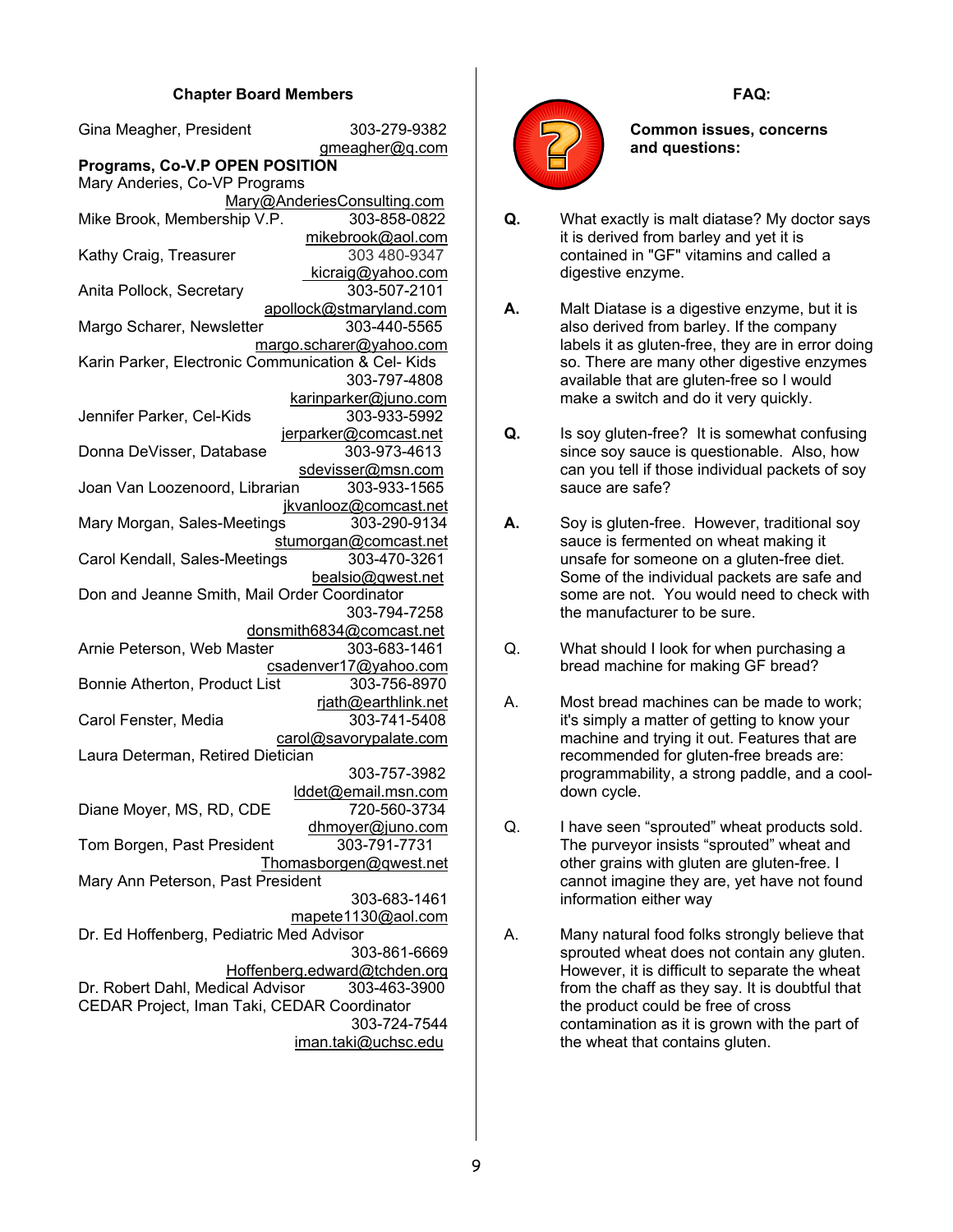#### **Meet Your Neighborhood Celiac Resource Contact**

Below are the resource contacts in eleven neighborhood areas in Metro Denver, as well as resource contacts throughout Colorado. If you have questions or are not sure which area is your neighborhood, please contact Mike Brook, at 303-858-0822 or email mikebrook@aol.com.

 As the neighborhood resource groups have progressed, some areas join together for activities. Flexibility is the keyword, as area needs and/or interests change. The objective in setting up these various areas has been to provide an additional way for celiacs to interact and support each other.

 Any member can attend any huddle/activity they want by calling the huddle's contact. Regardless, the Denver Metro Chapter #17 is the umbrella organization for all of our members wherever they live.

| <b>Metro Denver Areas</b>                                                    | Contact               | <b>Phone</b> | <b>E-Mail</b>              |
|------------------------------------------------------------------------------|-----------------------|--------------|----------------------------|
| <b>BD: Boulder, Lafayette,</b>                                               | Barbara Sanford       | 303-499-7259 | barbarasanford@comcast.net |
| Louisville, Longmont                                                         | <b>Beth Macht</b>     | 303-665-7558 | elizabethwm@yahoo.com      |
| <b>DEN-C: Central Denver</b>                                                 | Laura Determan        | 303-757-3982 | lddet@msn.com              |
| City/County                                                                  | Andrea Loughry        | 303-722-6284 | oppermanda@netzero.net     |
| <b>DEN-N: Westminster,</b><br>Commerce City, Brighton,                       | Darci Kunard          | 720-214-3144 | kdarci@yahoo.com           |
| Northglenn, Thornton                                                         |                       |              |                            |
| <b>DEN-S: Centennial &amp; Grnwd</b>                                         | <b>Cathy Curtiss</b>  | 303-771-8029 | cmc1974@msn.com            |
| Vlg. (W/I-25), Englewood, zips:<br>80120, -21, -22,                          | Louise Williams       | 303-798-3415 | willou@comcast.net         |
| <b>DEN-W: Lakewood</b>                                                       | <b>Betty Morris</b>   | 303-238-5145 | wabe22204@comcast.net      |
| E: Aurora, zips: 80231 &<br>80247                                            |                       |              |                            |
| NW: Arvada, WheatRidge,<br>Zips: 80021&80212                                 | Laura Meek            | 303-467-0608 | Imbmeek@juno.com           |
| S: Highlands Ranch, Lone Tree,                                               | Mary Ann Peterson     | 303-683-1461 | mapete1130@aol.com         |
| Castle Rock                                                                  | Cheryl Borgen         | 303-791-7731 | pricer15@qwest.net         |
| SE: Centennial & Greenwood<br>Vlg. (E/I-25), SE Aurora, Parker,<br>Elizabeth | Gale McGrevey         | 303-766-7096 | gmcgrevey@att.net          |
| SW: Littleton, Ken Caryl,                                                    | Joan Van Loozenoord   | 303-933-1565 | jkvanlooz@comcast.net      |
| Roxborough                                                                   | Jennifer Parker       | 303-933-5992 | jerparker@comcast.net      |
|                                                                              | Nancy Lindsey         | 303-973-1279 | n-lindsey@comcast.net      |
| W: Golden, Evergreen,                                                        | <b>Beverley Haney</b> | 303-670-0063 | mrsbevins@q.com            |
| Morrison                                                                     |                       |              |                            |

#### **Other Colorado Area Contacts**

| <b>Colorado Springs Area</b> | Marie Pizzolatto  | 719-572-0548 | celiacfamily@yahoo.com |  |
|------------------------------|-------------------|--------------|------------------------|--|
|                              | Ginger Ludwig     | 719-598-6748 | ginglud@aol.com        |  |
| <b>Northern Colorado</b>     |                   |              |                        |  |
| Ft. Collins                  | <b>Judy Siple</b> | 970-493-9674 | jabms@frii.com         |  |
| <b>Berthoud</b>              | <b>Bill Evl</b>   | 303-772-3155 | billeyl@yahoo.com      |  |
| Loveland                     | Dave Shaw         | 970-669-4233 | davshaw49@comcast.net  |  |
| Greelev                      | Mary Grauerholz   | 970-352-6122 | mcholz@aol.com         |  |
| <b>Western Colorado</b>      |                   |              |                        |  |
| <b>Grand Junction</b>        | Kathye Holland    | 970-255-0511 |                        |  |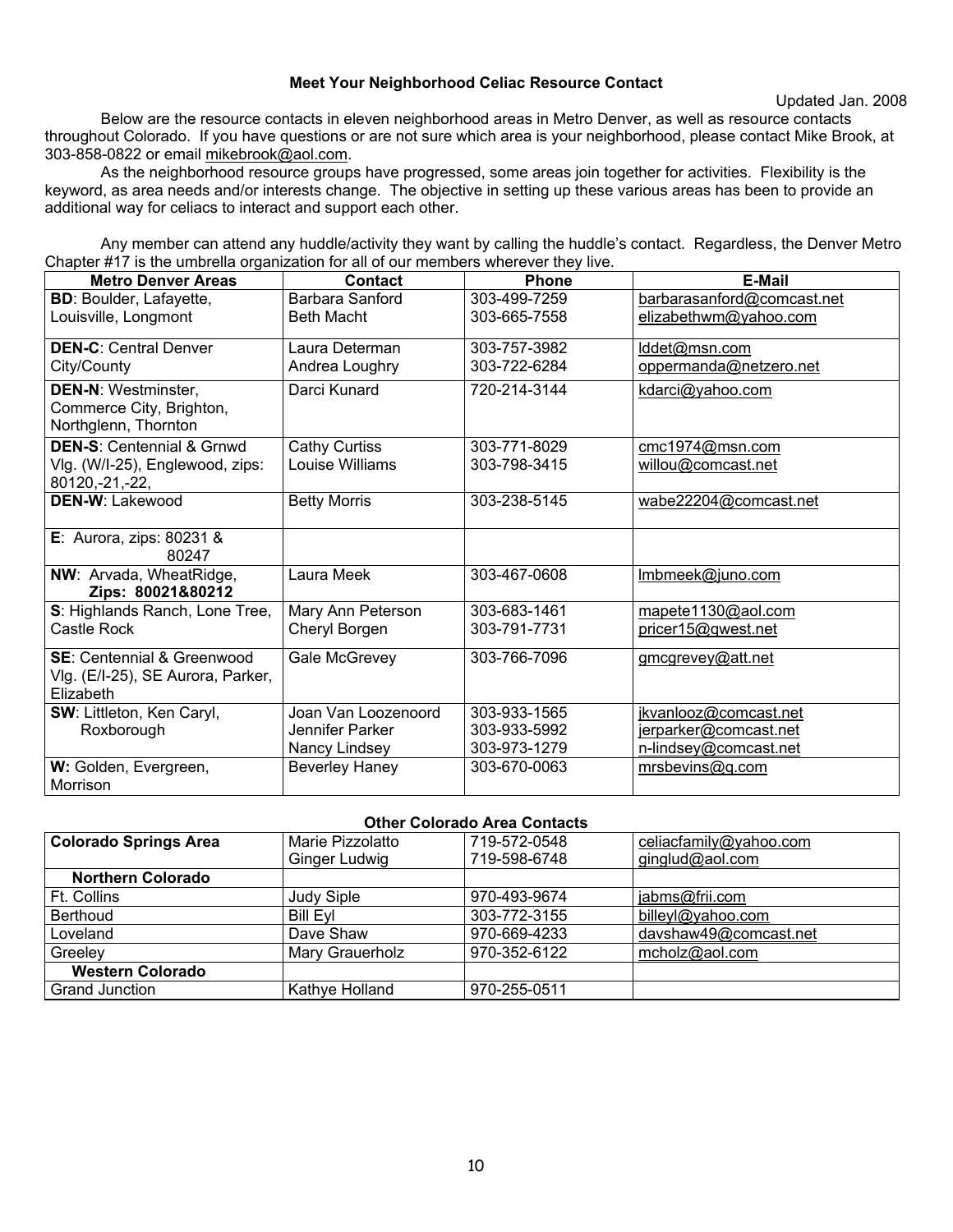|                                                                                                                                                                                                                                             |                    | <b>MEMBERSHIP APPLICATION FORM</b><br>Denver Metro Chapter #17 of CSA/USA, Inc.<br>(a non-profit organization) |     |             |
|---------------------------------------------------------------------------------------------------------------------------------------------------------------------------------------------------------------------------------------------|--------------------|----------------------------------------------------------------------------------------------------------------|-----|-------------|
| Your best local resource for celiac information, support and gluten-free socializing.                                                                                                                                                       |                    | Please join us.                                                                                                |     |             |
| Dues are \$15.00/year For more information, call Donna DeVisser at 303-973-4613<br>Make check payable to "Denver Metro Chapter #17, CSA/USA"<br>Mail check and form to: Donna DeVisser, 2675 Van Gordon Dr. Lakewood CO 80215-7001<br>NAME: |                    | PHONE:                                                                                                         |     |             |
| ADDRESS:                                                                                                                                                                                                                                    |                    |                                                                                                                |     |             |
| CITY, STATE, ZIP CODE:                                                                                                                                                                                                                      |                    |                                                                                                                |     |             |
| E-MAIL:                                                                                                                                                                                                                                     |                    |                                                                                                                |     |             |
| This is a renewal _____There is no change in my address/phone _____Interested in Volunteering<br>Please list yourself and all members of your immediate family who have Celiac Disease                                                      |                    |                                                                                                                |     |             |
| <b>NAME</b>                                                                                                                                                                                                                                 | Circle one         | <b>NAME</b>                                                                                                    |     | Circle one  |
|                                                                                                                                                                                                                                             | Child/Adult        |                                                                                                                |     | Child/Adult |
|                                                                                                                                                                                                                                             | Child/Adult        |                                                                                                                |     | Child/Adult |
| Denver CSA keeps all information confidential and never shares or sells to any outside individual or organization!                                                                                                                          |                    |                                                                                                                |     |             |
| I authorize Denver CSA to share my contact information for official chapter business.                                                                                                                                                       |                    |                                                                                                                |     |             |
| (please initial)<br>Have you received a Celiac Disease Information Packet? _______ Yes ______<br>No<br>05/08 NL                                                                                                                             |                    |                                                                                                                |     |             |
|                                                                                                                                                                                                                                             |                    | For information on the national CSA/USA, call 1-877-272-4272<br>or go to www.csaceliacs.org                    |     |             |
|                                                                                                                                                                                                                                             | <b>ORDER FORM</b>  |                                                                                                                |     |             |
| <b>2007 GLUTEN-FREE PRODUCTS LIST</b>                                                                                                                                                                                                       |                    | <b>DENVER METRO CHAPTER CSA/USA</b>                                                                            |     |             |
| Quantity:                                                                                                                                                                                                                                   | X \$10.00          |                                                                                                                | $=$ | \$          |
| NAME:                                                                                                                                                                                                                                       | (includes postage) | PHONE:                                                                                                         |     | Total       |
| <b>ADDRESS:</b>                                                                                                                                                                                                                             |                    |                                                                                                                |     |             |
| CITY, STATE, ZIP CODE:                                                                                                                                                                                                                      |                    |                                                                                                                |     |             |
| Make check payable to "Denver Metro Chapter CSA/LISA" and send with form to:                                                                                                                                                                |                    |                                                                                                                |     |             |

Make check payable to "Denver Metro Chapter CSA/USA" and send with form to: Don and Jeanne Smith, 6834 S. Franklin Circle, Centennial, CO 80122. For questions, call Don Smith at 303-794-7258.

I